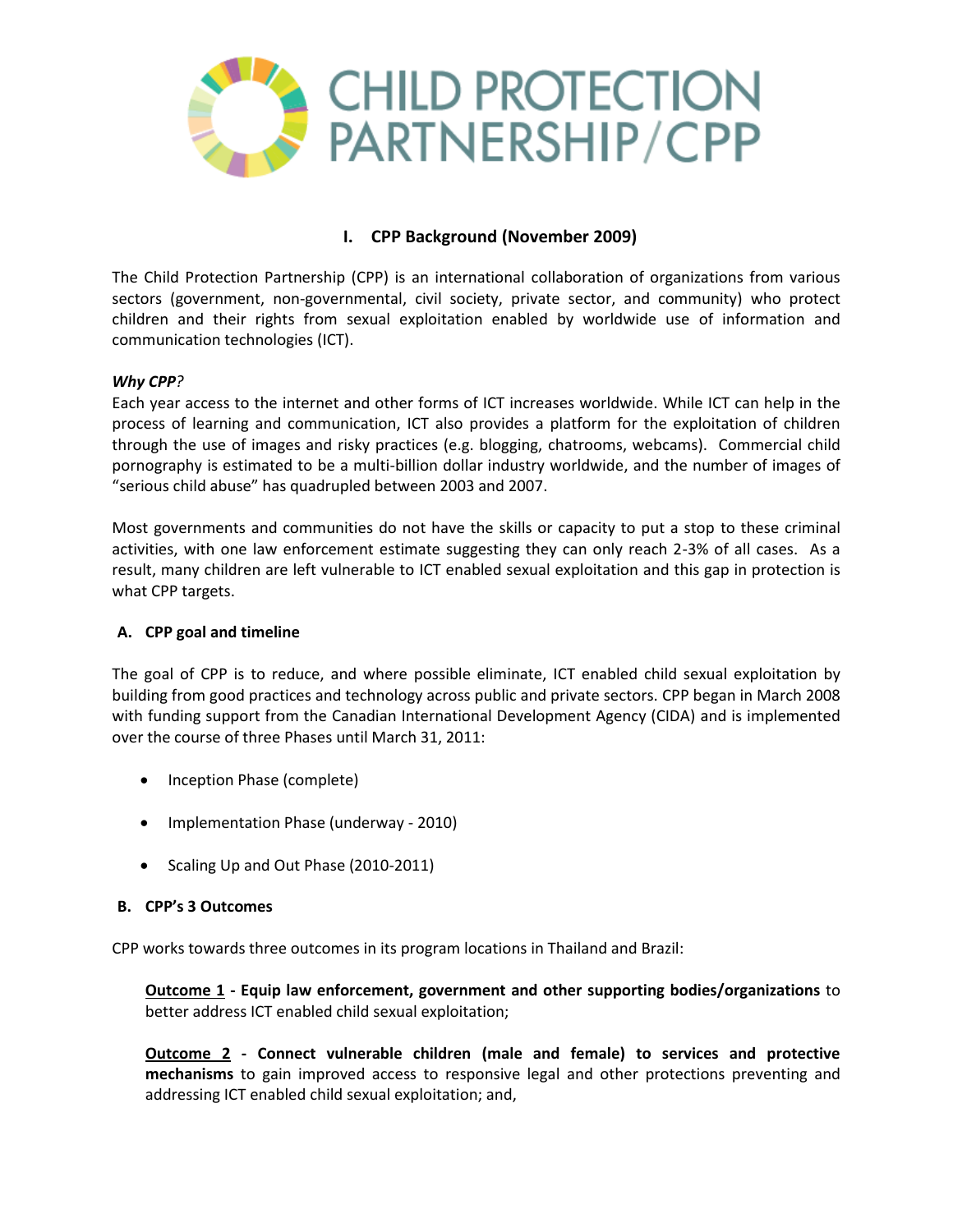**Outcome 3 - Adopt a coordinated systems approach** amongst stakeholders to work in partnership to prevent and addresses ICT enabled child sexual exploitation.

## **C. CPP Partners**

CPP is led by the International Institute for Child Rights and Development (IICRD) as executing agency, an international NGO based at the University of Victoria, Canada. CPP's international steering committee is comprised of the Canadian International Development Agency (CIDA*)*, Microsoft International, the Royal Canadian Mounted Police's National Child Exploitation Coordination Centre (NCECC), the United Nations Children's Fund (UNICEF) and IICRD. These Steering Committee partners share knowledge, tools and networks along with CPP implementing partners located in Brazil and Thailand.

Partners in Brazil include Plan Brasil, Safernet, World Childhood Foundation (Childhood Brazil) and NECA who are working in CPP pilot locations in Santo André, São Paulo and the State of Maranhão.

Partners in Thailand include the Faculty of Education at Chulalongkorn University, Plan Thailand, FACE and Mercy Centre who are working in CPP pilot locations in Klong Toey (Bangkok), Chiang Rai and Yala.

## **II. Implementing CPP**

## **A. Pilot Locations Working from the "Bottom Up" (nearing completion)**

In six CPP pilot locations (3 in Brazil and 3 in Thailand), CPP partners are working on the front line from the Bottom Up (i.e. local systems affecting children directly) towards achieving outcome 2. They have been trained in and are using IICRD's Triple A approach within their own work with children and other key actors on the front line to:

- 1. **map** the current environment of ICT risks and strengths from the perspectives of children and other key informants so they understand the lived realities of children;
- 2. **engage** with partners from various sectors at the local level who can impact children's protection in the context of ICT;
- 3. **plan** as a multi-sector group what steps might best protect children based on the current environment and strengths of children, family, community and multi-sector partners; and
- 4. **create** bottom up action plans based on the findings of the first three stages to ensure child protection strategies are relevant and effective.

#### **B. National Partners Engaged from the "Top Down" (underway and continuing)**

CPP also engages "Top Down" partners at the national level who impact children's protection in the context of ICT. These include representatives from relevant government ministries, law enforcement and justice bodies. Through small roundtable and bilateral discussions CPP is currently gaining a better